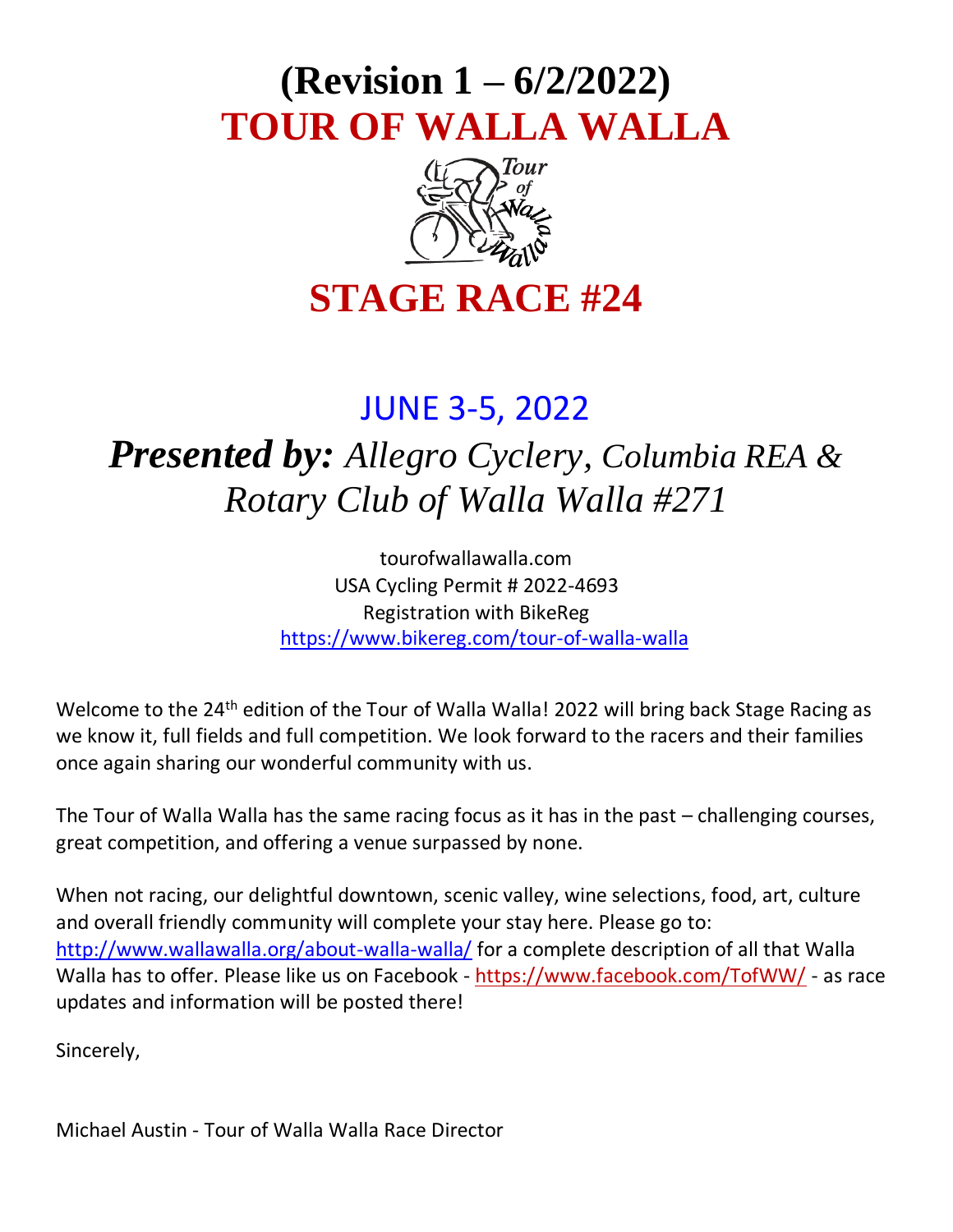## **Many Thanks To:**

- Visit Walla Walla has been very supportive and helpful in facilitating the return of the Tour of Walla Walla. Also, the Downtown Walla Walla Foundation and the City of Walla Walla with help staging the Criterium. Also, a big thanks to our local citizens for their longtime support.
- Columbia REA for years of major support.
- Rotary Club of Walla Walla #271
- The Finch Hotel for providing excellent lodging for racers and officials.
- The Amateur Radio Emergency Service (ARES) is helping with communication at the road races.
- The whole community of Waitsburg.
- The City of Walla Walla, Columbia County, City of Waitsburg, Walla Walla County and the Washington State Department of Transportation have been very supportive to make the Tour of Walla Walla possible.

#### *GENERAL INFORMATION*

Walla Walla and Waitsburg residents are generously accommodating us. Please return the favor by showing good sportsmanship.

- **Obey traffic laws** whenever you are not racing.
- Be **courteous** to the locals.
- Do not park on the side of the road. **Use the parking lot** or side roads to allow traffic to get by.
- Do not litter. In the road races throw water bottles and trash in the feed zone and on corners where volunteers can pick them up. **Do NOT throw empty water bottles or other trash into the farm fields. There will be a \$50 fine and possibly other additional penalties for violations.**
- Merckx style TT for **ALL CATEGORIES**. This means mass start road equipment only -> No TT bikes, aero bars, or disc wheels, Aero helmets are okay.

#### **Race Committee:**

- **Race Director** …………………………. Michael Austin
- **Assistant Race Director** …………. Kathryn Austin
- **Head Sponsor** …………………………. Columbia REA and Rotary Club of Walla Walla #271
- **Chief Referee** …………………………. Wade Schultz
- **Chief Judge** ……………………………. Zach Maino
- **Results/Timing** ……………………… RaceDay Event Management/One2Go Event Services
- **Stage I Director** ……………………… Mike Banks
- **Stage II Director** ……………………… Dave Powers
- **Stage III Director** ……………………. Kevin and Jennifer Riley
- **Stage IV Director** ……………………. Randy Hansel & Phil Ohnstad

#### **Type of Event:**

The Tour of Walla Walla is a USA Cycling Category B event sanctioned under USA Cycling Permit #2022-4693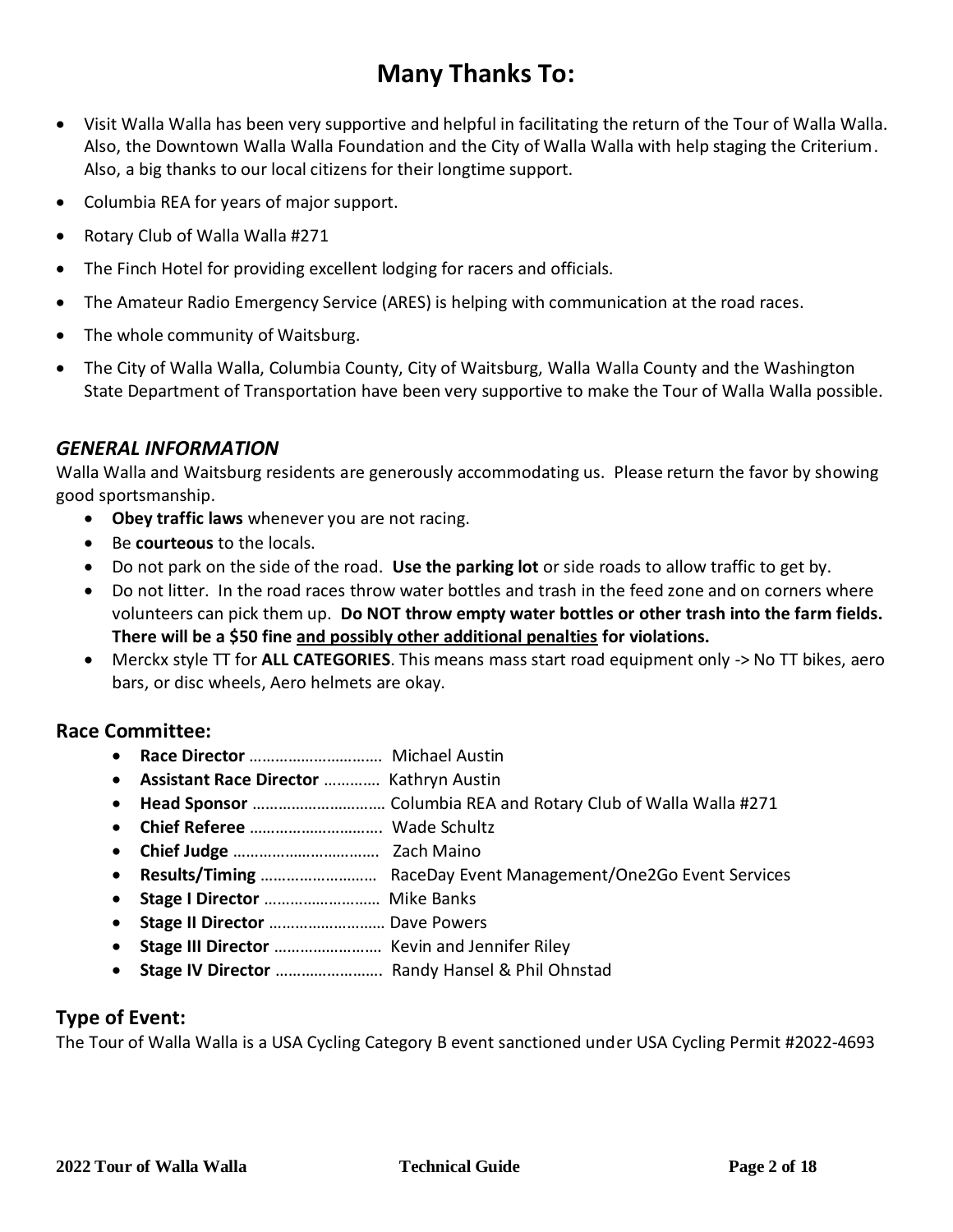### **Race Schedule:**

### **STAGE 1: FRIDAY JUNE 3**

#### ❖ *ROAD RACE* **-> Waitsburg RR (Waitsburg, WA)**

| <b>FRIDAY MORNING</b>          | <b>FRIDAY MIDDAY</b>                          |
|--------------------------------|-----------------------------------------------|
| Men Pro: Cat 1/2               | Men: $Cat 4/5$                                |
| Men: Cat 3                     | Master Men 40+ 4/5, 50+ 3/4/5, 60+ & 70+ open |
| Master Men 35+ & 50+ Cat 1/2/3 | Women: Cat 3/4/5                              |
| Women Pro: Cat 1/2 & 3         |                                               |

### **STAGE 2: FRIDAY JUNE 3**

#### ❖ *TIME TRIAL* **-> Wilson Hollow (Waitsburg, WA)**

| <b>FRIDAY AFTERNOON</b>                       |
|-----------------------------------------------|
| Men Pro: Cat 1/2                              |
| Men: Cat 3                                    |
| Master Men 35+ & 50+ Cat 1/2/3                |
| Women Pro: Cat 1/2 & 3                        |
| Men: 4/5                                      |
| Master Men 40+ 4/5, 50+ 3/4/5, 60+ & 70+ open |
| Women: Cat 3/4/5                              |

#### **STAGE 3: SATURDAY JUNE 4**

#### ❖ *CRITERIUM* **-> Downtown WALLA WALLA, WA**

 $\sim$  ALL CATEGORIES  $\sim$ 

#### **STAGE 4: SUNDAY JUNE 5**

#### ❖ *ROAD RACE* **-> Kellogg Hollow (Waitsburg, WA)**

 $\sim$  ALL CATEGORIES  $\sim$ 

#### **Race Categories:**

| Men Pro: Category 1/2                         | 4 Stage Race |
|-----------------------------------------------|--------------|
| Men: Category 3                               | 4 Stage Race |
| Men: Category 4/5                             | 4 Stage Race |
| Masters Men: 35+ & 50+ Cat 1/2/3              | 4 Stage Race |
| Masters Men: 40+ 4/5, 50+3 4/5, 60 & 70+ open | 4 stage Race |
| Women Pro: Category 1/2 & 3                   | 4 Stage Race |
| Women: Category 3/4/5                         | 4 Stage Race |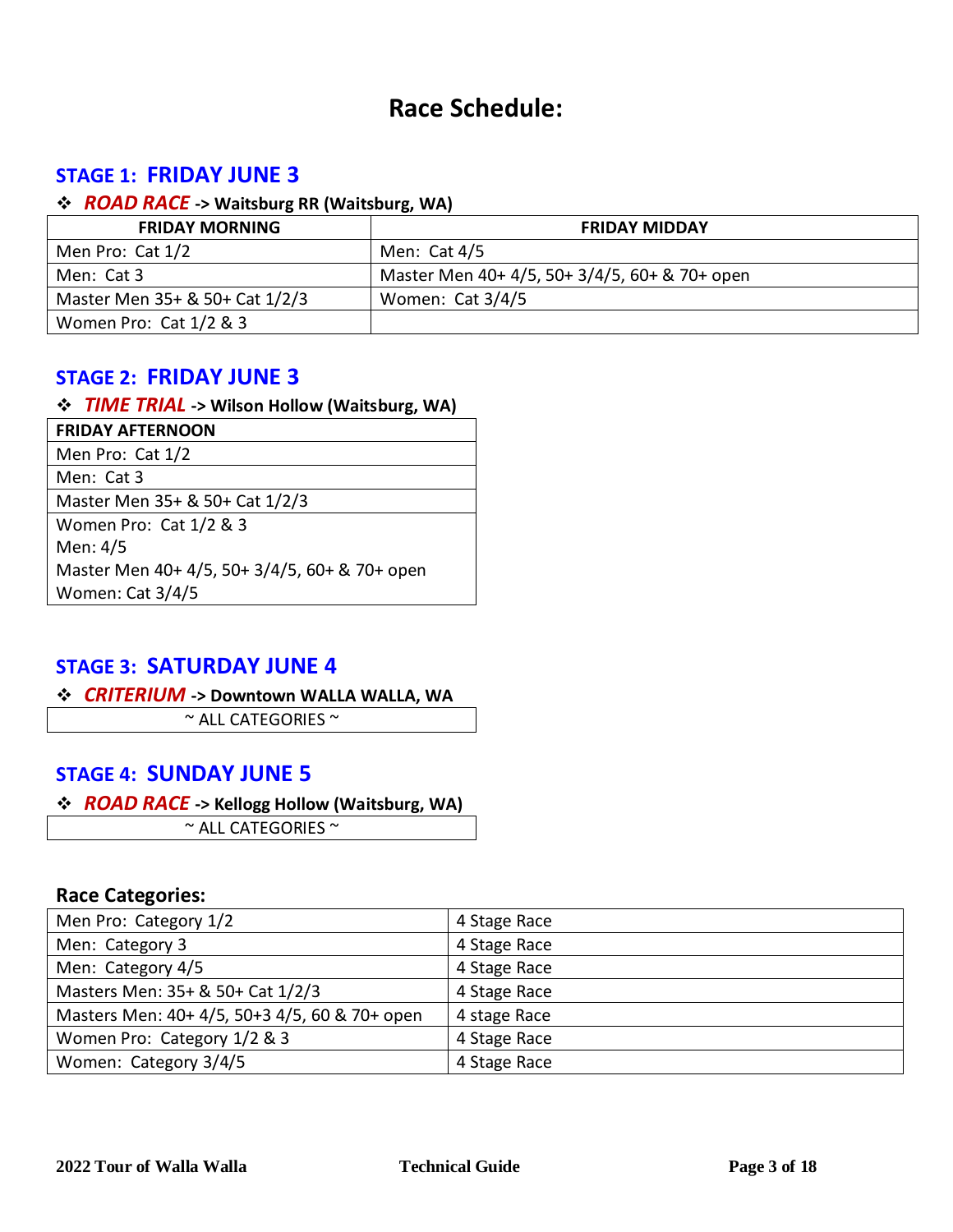### **Individual General Classification (GC):**

Individual General Classification (GC) will be determined by the cumulative elapsed time for each rider and each stage less any time bonuses and plus any time penalties as outlined in 2022 USAC Rule 3H4(b). Ties in the Individual General Classification (GC) will be resolved as specified by 2022 USAC Rule 3H4(c).

#### **Team General Classification (Team GC):**

Teams of three or more riders are eligible for Team General Classification (Team GC). Determined per criteria outlined in 2022 USAC Rule 3H4(f).

#### **Race Packet Pick-up:**

Rider's license will be checked prior to picking up race packets, bib numbers, and other information. Everyone is required to check in at packet pickup. Rider will be required to sign two separate waivers upon picking up their race packets. All junior riders must have their parent sign a USAC release form before they will be permitted to race. All international riders with a UCI license from another National Federation will be permitted to race. Note that proof of insurance and a foreign permission letter may apply.

#### **Race Packet Pick-up Times:**

- Thursday, June 2nd: 3PM to 7PM @ Allegro Cyclery –> 200 E. Main St, Walla Walla
- Friday, June 4<sup>th</sup>: Starting at 6AM-9AM @ Waitsburg Fairgrounds Building at south end of Fairgrounds Staging area.

#### **Rider Sign In:**

Before Waitsburg RR, Criterium, and Kellogg Hollow RR

#### **Number Placement:**

Two bib numbers will be issued. Riders must ensure that their race numbers are visible *at all times* during the event. Riders without visible bib numbers at stage finishes will not be scored. Riders with race numbers that are altered (cut, folded), mutilated, poorly positioned, or covered shall by subject to penalties.

See stage details for number placement.

- Stage 1: Waitsburg Road Race (RIGHT SIDE and BACK) of Jersey.
- Stage 2: Wilson Hollow Time Trial (1x CENTER of LOWER BACK) of jersey.
- Stage 3: Criterium (LEFT SIDE and BACK) of jersey.
- Stage 4: Kellogg Hollow Road Race (RIGHT SIDE and BACK) of Jersey.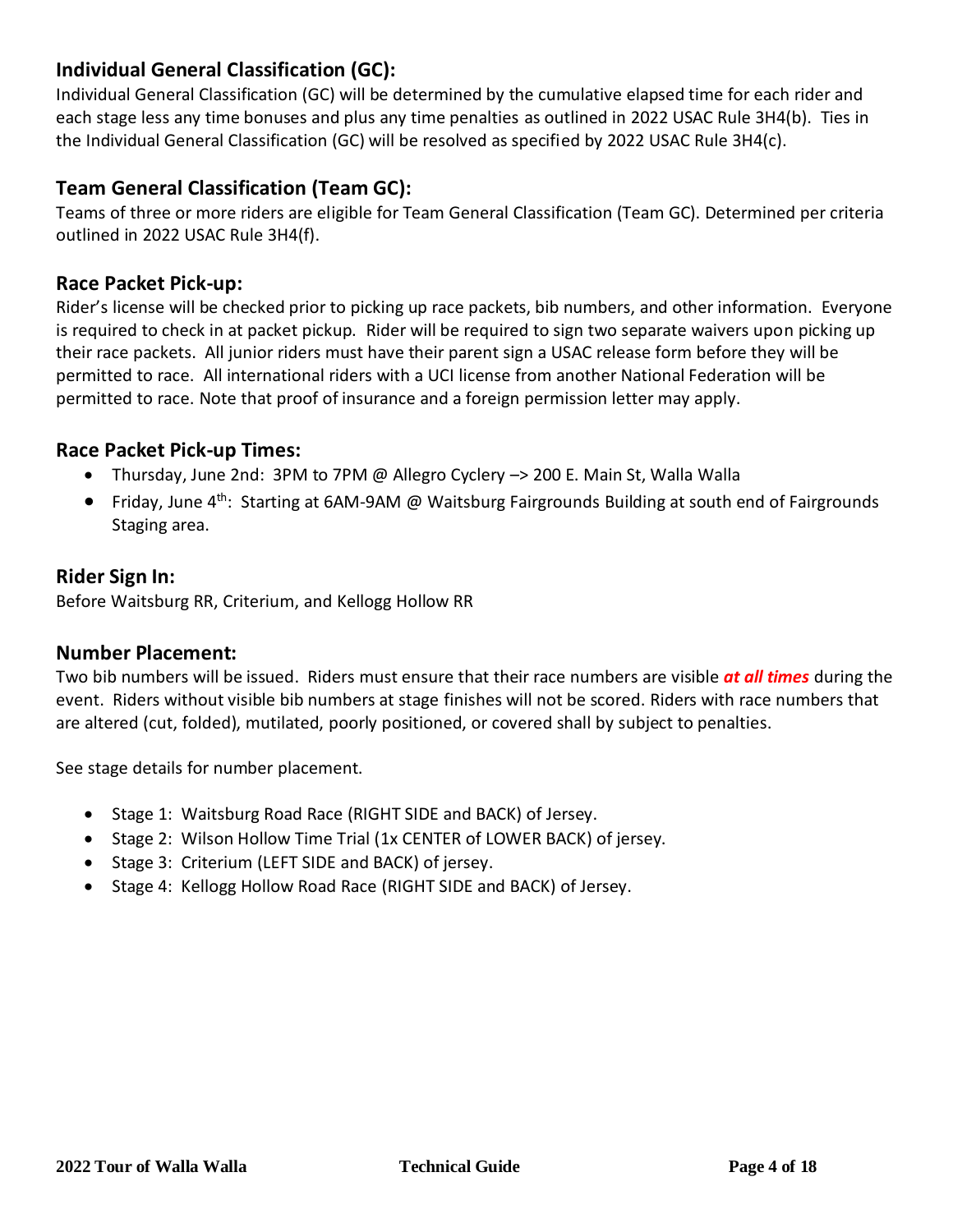### **PROPER BIB NUMBER PLACEMENT**





#### **Time Cuts:**

For Stage 3 – Downtown Criterium, the Men Pro Category 1/2 and Men Cat 3 categories must complete at least one half (1/2) of the race distance before being lapped and be removed from the race by the race officials to receive a finish time and be allowed to continue to the Stage 4: Kellogg Hollow Road Race.

For all other stages and categories, you must arrive at the finish before the broom wagon.

#### **Time Bonuses:**

- There will be Finish Time Bonuses for each category for Stage 1: Waitsburg Road Race, Stage 3: Downtown Criterium, and Stage 4: Kellogg Hollow Road Race. Finish Time Bonuses will be reflected on the Individual General Classification. Finish Time bonuses will be awarded as follows:
	- $\geq 1$ <sup>st</sup> place = 10 second time bonus
	- $\geq 2^{nd}$  place = 6 second time bonus
	- $\geq 3^{rd}$  place = 4 second time bonus
- Note: For the Women Pro 1/2/3 race, Women Cat 3 are scored separately and will receive their own time bonuses.

#### **Men Pro 1/2 Teams:**

- All riders of a given team must wear identical jerseys in all stages. The leader's jerseys are the exception.
- The minimum number of riders for a team to compete in the Team GC competition (Men Pro-1-2 field only) is three (3).

All teams must designate a Team Manager to represent the team at the Team Managers meeting and act as a point of contact with the Race Commission and promoter

#### **Men Pro-1-2 Team Managers Meeting:**

• A *mandatory* meeting with the Men Pro-1-2 Team Managers, caravan drivers, and the Chief Referee will be on Friday at 8AM in Waitsburg. The meeting will be in the Waitsburg fairgrounds building off 10th St. (South end of fairgrounds staging area)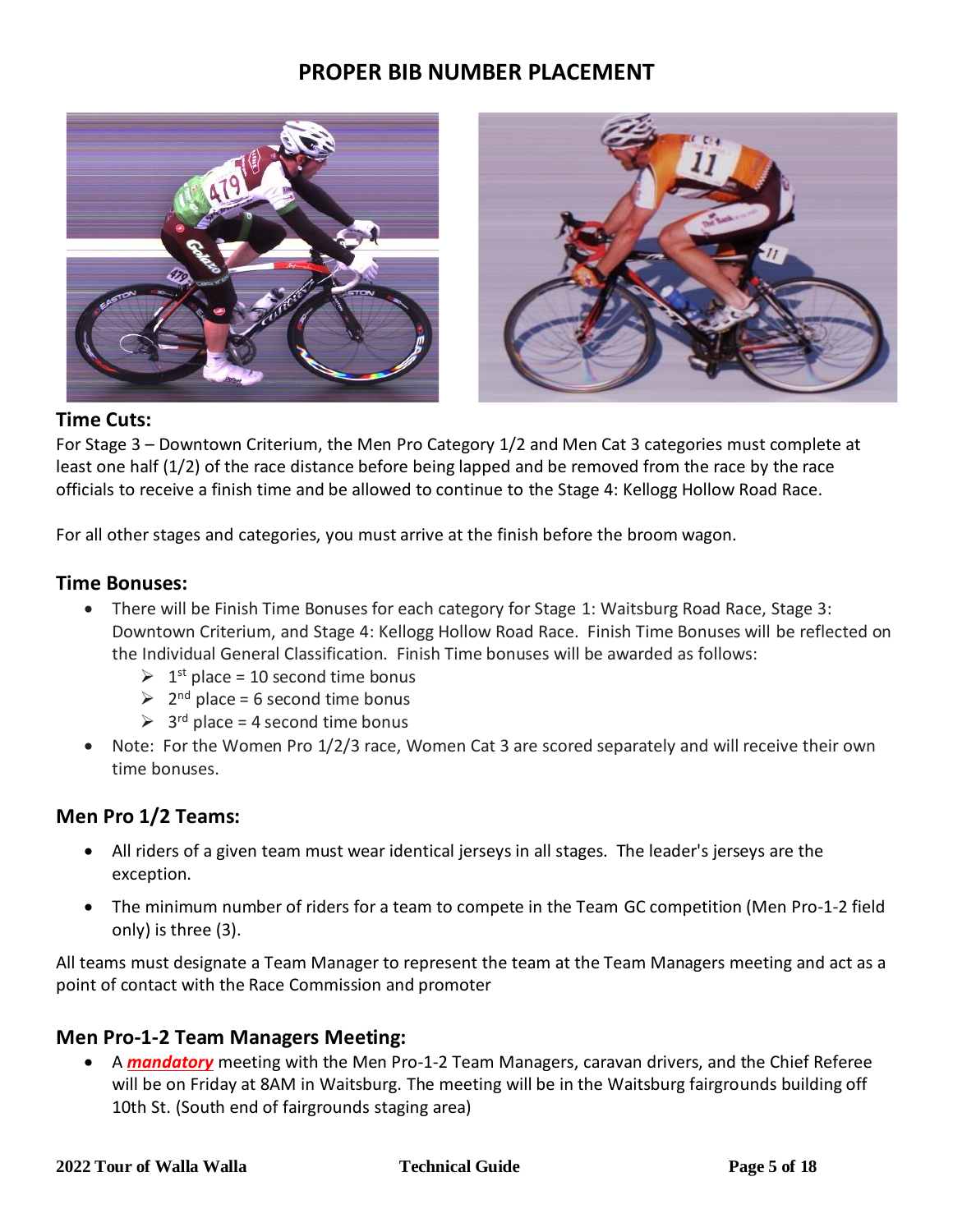### **Protected Enclosure for Men Pro 1/2 Category:** No protected enclosure.

#### **Wheel Support:**

- *Stage 2:* There will be no wheel support for Stage 2: Wilson Hollow Time Trial. Riders who suffer a verified mishap and cannot finish their time trial will be given the time of the slowest finisher *plus one minute* in their category and allowed to start the next stage. Riders who suffer mishaps during their time trial **MUST** check in with the Chief Judge at the finish line immediately. See the section for the Stage 2: Wilson Hollow Time Trial for details.
- *Stage 1*: Waitsburg Road Race and Stage 4: Kellogg Hollow Road Race wheel support will be on a "wheels in-wheels out" basis**.** *If the space inside the wheel support cars cannot accommodate the number of wheels provided by the riders the wheel support will be deemed neutral.*
- For categories where a second support car is being used, the second support car will be supplied by the riders from the Wheels in / Wheels Out or Neutral wheels protocol.
- *Protocol for Wheels in / Wheels Out*
	- $\triangleright$  When a rider flats the rider shall stop alongside the right-hand side of the road with their arm in the air. If that rider placed a wheel(s) in the wheel support vehicle(s) they will only receive that wheel(s). A record will be kept of who received which wheels.
- *Protocol for Neutral Wheels*
	- $\triangleright$  When a rider flats the rider shall stop alongside the right-hand side of the road with their arm in the air. A wheel will be provided to the rider from a wheel support vehicle. A record will be kept of who received which wheels. Racers taking a wheel must return the wheel immediately after the stage. The wheel is NOT for use for the rest of the weekend. The owner of the wheel needs it back and the flatted or damaged wheel will be returned to its owner.
- At the end of each stage race wheels are returned to a designated pick-up location. Tour of Walla Walla staff will be placed at the wheel pick-up location to monitor who is picking up which wheels.

#### **Men Pro-1-2:**

• Teams with a minimum number of 3 riders will be allowed to have a team car for the caravan.

#### **Men Pro-1-2 Neutral Support:**

- Neutral support will be provided (on the condition that Protocol for Neutral wheels is met) for the Stage 2: Waitsburg Road Race and Stage 4: Kellogg Hollow Road Race for the Men Pro-1-2 category.
- Neutral support, based on team wheel lottery, will be provided for the Stage 3: Downtown Criterium for all categories.
	- $\circ$  \*\*Team wheel lottery: teams in the race will be asked to provide wheels for neutral support during Stage 3: Downtown Criterium

*NOTE: Please be aware the race support is composed of local citizens donating their time and vehicles. Riders are responsible for changing their own wheels.*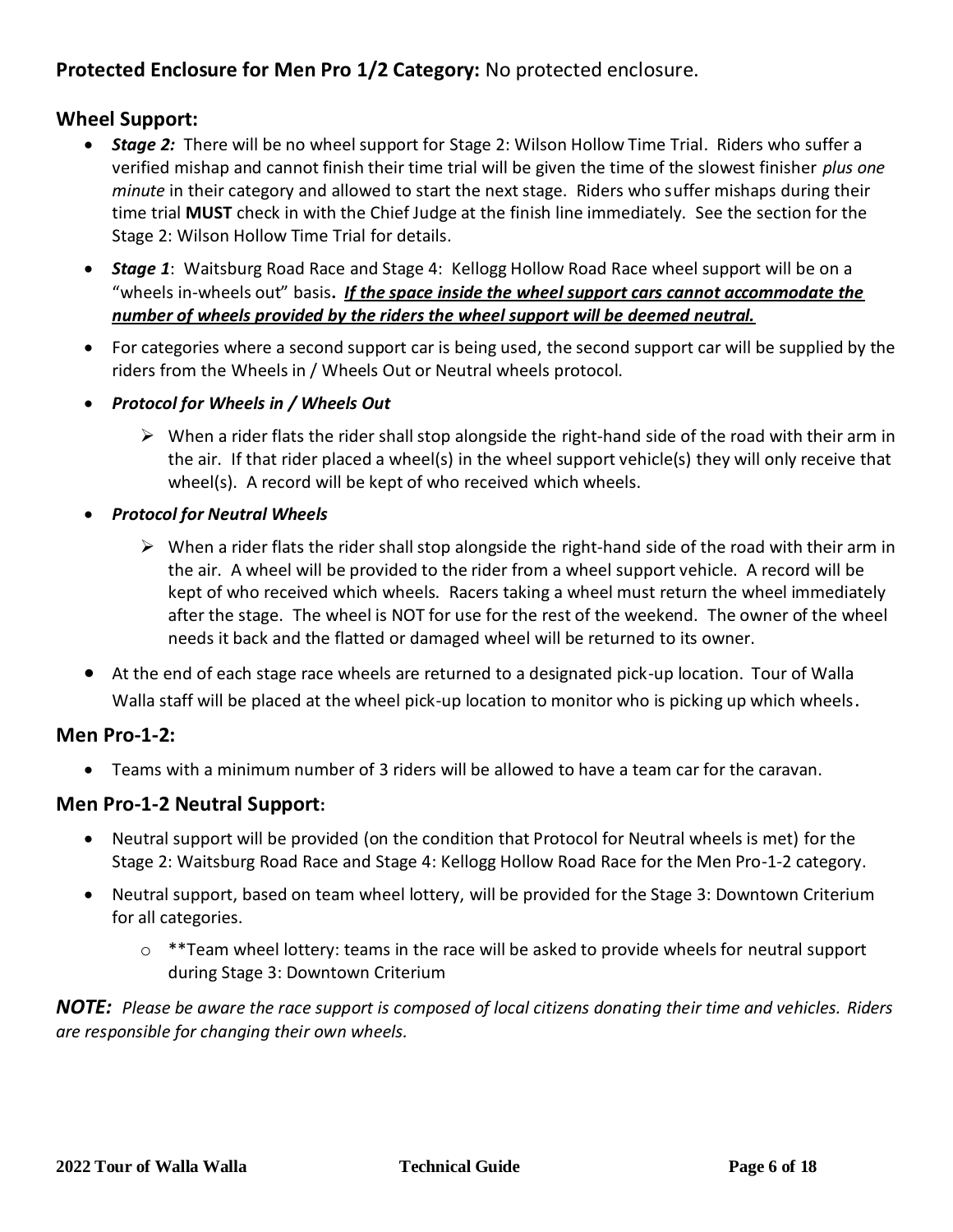#### **Junior Riders:**

• **All Junior Riders** are subject to gear restrictions in all races even in category races. Roll-out will be available for riders who wish to check their gears before the start of each stage. All juniors, including those who had their gearing checked before the stage, must report to roll-out immediately after each stage. Juniors who fail to report to roll-out immediately upon finishing, or who fail roll-out will be disqualified.

#### **Mishaps in Final 3K of Stage:**

- *"A rider who suffers a mishap in the after free laps have ended in Stage 3 Downtown Criterium or the last three kilometers of Stage 4 Kellogg Hollow Road Race shall be given the same finish time as the riders he/she was with at the time of the mishap, provided that the mishap was observed or otherwise verified by a race official. The rider shall be given their actual place across the finish line, or last in the stage if the rider is unable to cross the finish line. This rule shall not apply in cases of a hill climb finish."*
- This rule shall not apply in cases of a hill climb finish *except* if the mishap occurred before the climb.
- Waitsburg Road Race on Friday has a hill climb finish that begins 3.4 km before the finish line (East of 10<sup>th</sup> Street). The 3 km rule does not apply.

#### **Penalties/Rules:**

- This race Technical Guide and the 2022 USA Cycling Rulebook will be used for the event.
- Penalties will be in accordance with the 2022 USAC Rulebook. All USAC rules will be enforced, including **helmet** and **centerline** rules.

#### **Results**:

Results will be posted in the following location:

• Go to: [yourresults.live](file:///C:/Users/Allegro/Downloads/yourresults.live) for results

#### **Protests:**

- Any protests other than on the order of finish must be submitted in writing, accompanied by the applicable fee, and filed with the Chief Referee.
- Protests concerning placing or order of finish must be submitted in writing to the Chief Judge.
- Protests must be presented within the following deadlines:
	- $\triangleright$  Concerning placing:
		- No later than the close of sign-in for the next stage;
	- $\triangleright$  Concerning an incident during the race:
		- No later than one hour after the finish;
	- $\triangleright$  Concerning the final general classification:
		- Up to 15 minutes after the official announcement of posting the final GC results.
- It is the riders' responsibility to check results and bring any issues up to the Chief Judge immediately.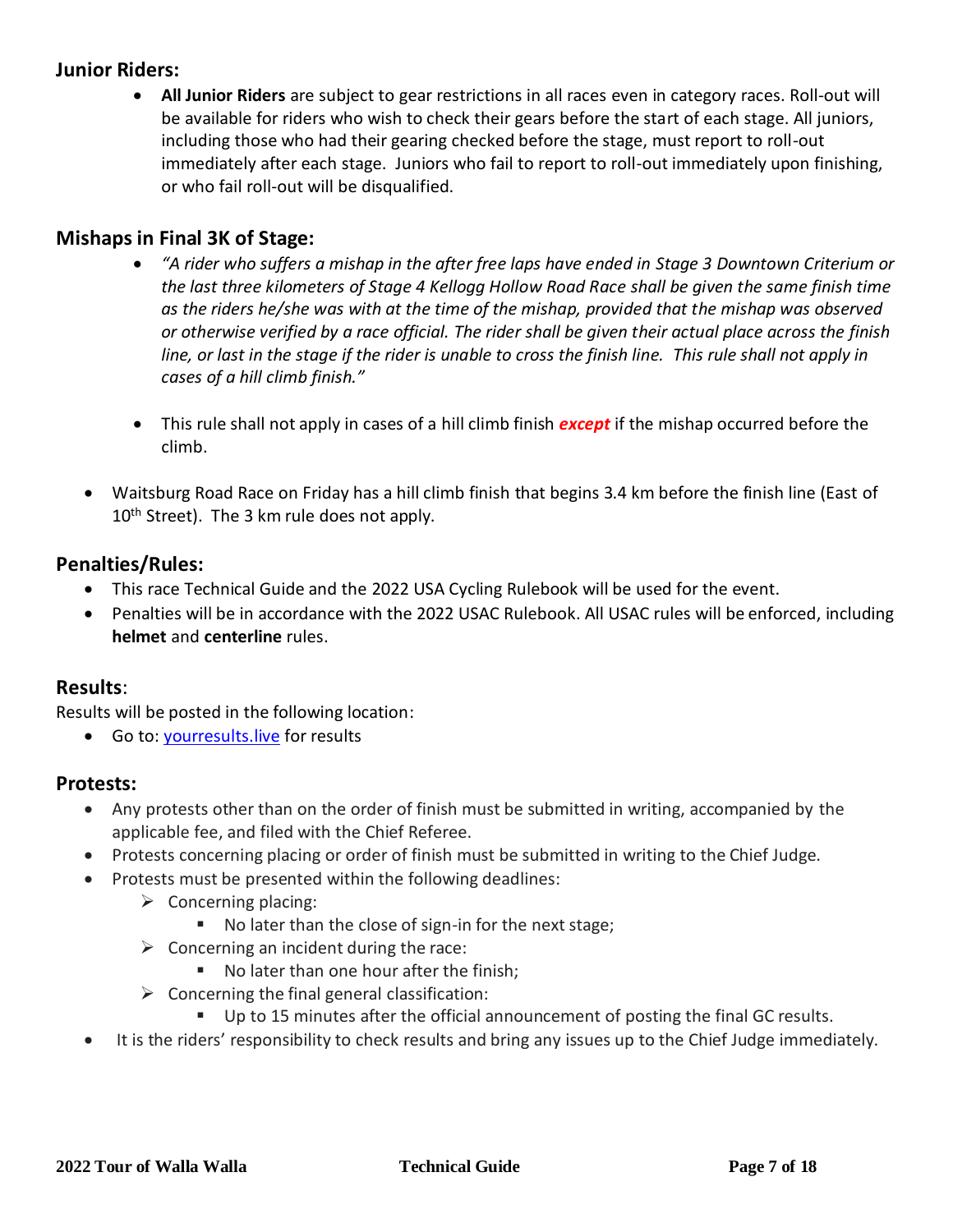#### **Prizes:**

- Criterium primes will be available after each race. These must be picked up at the finish line immediately after your race BEFORE you leave the course at the announcers stand. If you don't pick them up at this time you forfeit your prize or prime unless prior arrangements have been made.
- All prizes for top 3 in each stage will be available at the Podium presentation. You must be present to receive prizes unless prior arrangements have been made.
- Stage 1 Podium Waitsburg Fairgrounds after the stage.
- Stage 2 Podium No podium presentation.
- Stage 3 Podium Following Stage 3.
- Stage 4 Podium Waitsburg Fairgrounds after the stage.

#### **Leader's Jerseys***:*

- Leader's Jerseys will be available as soon as the results are available. This will allow leaders to receive their jerseys for pinning numbers in advance of the next stage.
- Before the start of the Stage 3: Downtown Criterium the organizers want to get the jerseys back to allow a public presentation at the criterium starting line.

### **Radios: Radios will not be allowed in any category.**

### *Emergency information:*

First aid stations will be located near staging areas each day. The stations will close 15 minutes after the end of the last race each day.

#### **Walla Walla: Providence Medical Dayton: Dayton General Hospital**

Center Emergency Room is at 401 Located at 1012 S. 3<sup>rd</sup> St. Go east on W Poplar, between  $5<sup>th</sup>$  and  $7<sup>th</sup>$  Hwy 12 into Dayton (10 mi from

Avenues in Walla Walla. Phone Waitsburg), turn right at S. 3rd St. Phone number is 509-525-3320. Go 7/10-mile, hospital on the right. Phone 509-382-2531.

❖ *As always, the volunteers are donating their time. Treat them with appreciation and patience.*

*Thanks to Smith Insulation for ensuring safety of the riders with insulation bales used for padding on the Criterium Course.*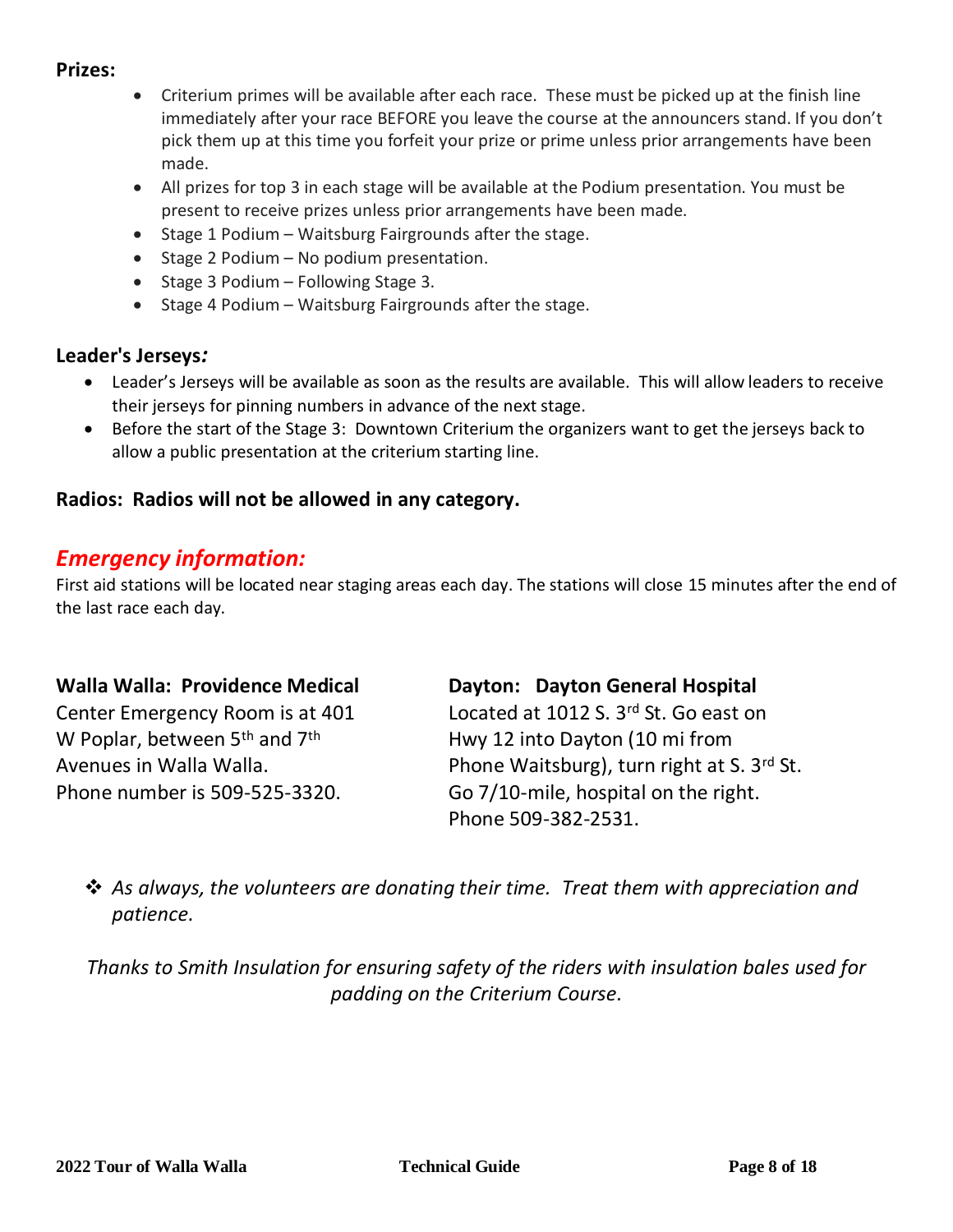## **STAGE 1: WAITSBURG ROAD RACE (WRR) FRIDAY - JUNE 3**

#### **ALL CATEGORIES**

**Sign-in** will be under a blue Tour of Walla Walla tent near the staging area up to 15 minutes before your category start.



- The first two miles of the race will be **neutral**, until the top of the climb. **Warming up** is highly advised though. Trainers are recommended. If you prefer the road, 8<sup>th</sup> St two blocks to the north is a good place. Stay off the highways and the Stage 2 – Waitsburg Road Race course. Refer to the Waitsburg map in this bible.
- The **centerline rule** is in effect except the last 200 meters for all Categories.
- Corner marshals will be directing automobile traffic. Their last priority is to direct you, the riders. **Racers must know the course.** There will be directional signs (large red arrow on white placard) at all intersections where the course takes a turn. Any racer in any category that is outside the enclosure must stay to the right of the centerline *at all times*, including on the corners. All categories take the right fork onto Ferris Rd. Ferris Rd. is 7.3 miles into the race including the neutral climb, or 5.1 miles after the summit.
- Racers are forewarned that there is one **railroad crossing** on Bolles Rd before the town of Waitsburg. It is at a serious angle and in poor condition – DO NOT CROSS CENTERLINE! The crossing will be covered in plywood and carpet ON THE RIGHT SIDE OF ROAD ONLY.
- **Gravel Section** at 20.8 miles from start (at top of Middle Waitsburg Hill) for 2.2 miles, it is a flat good quality gravel surface.
- NO discarding of water bottles on Stage 2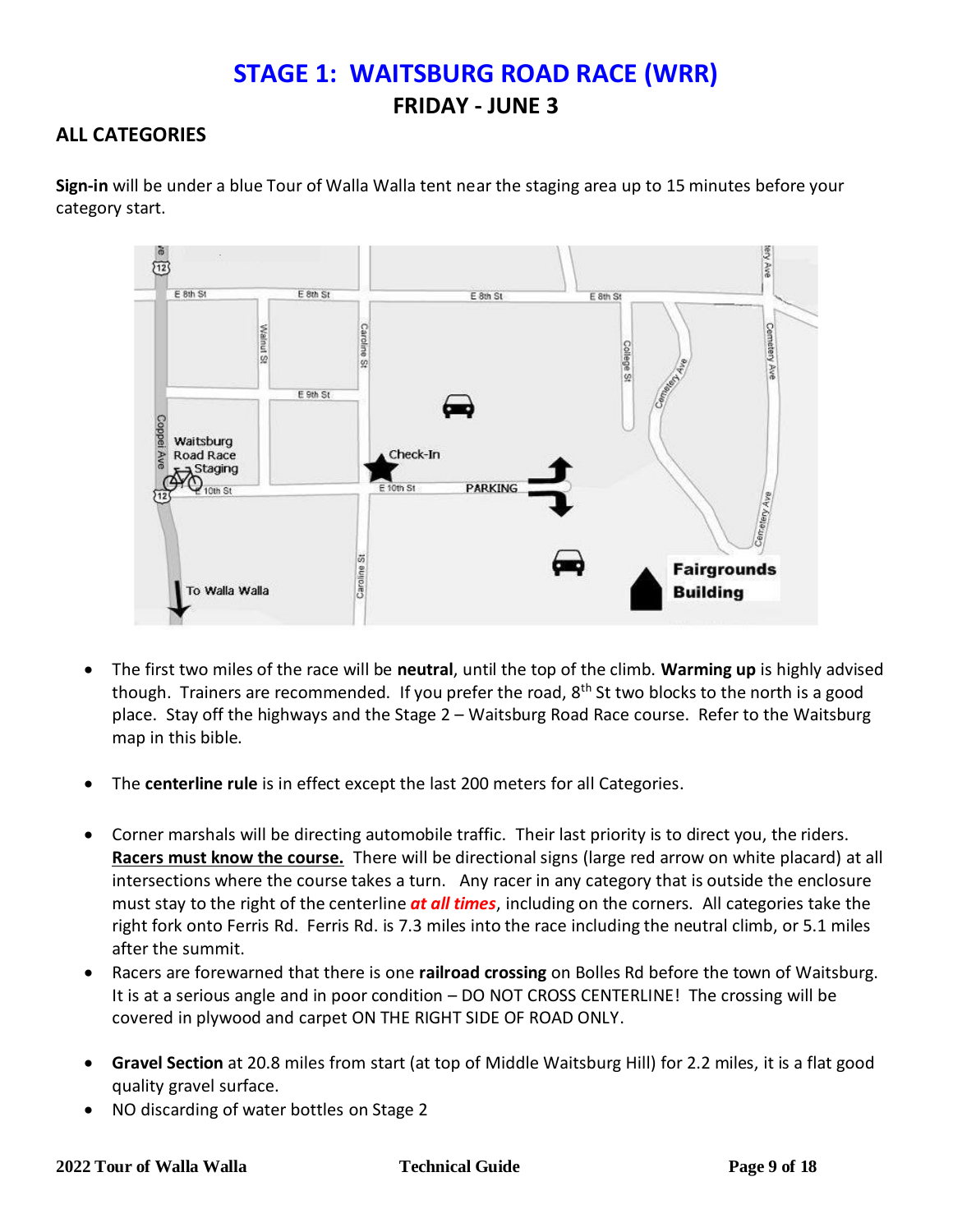- No **Feed Zone** on Waitsburg Road Race
- **Finishing time bonuses** for the first three riders in each group on the Stage 2: Waitsburg Road Race
	- $\circ$  Note: All groups that are run together but scored separately will be awarded time bonuses to the Top 3 places in their respective category.
- **Wheel Support:** See pages 6-7 on the protocol for Wheel Support
- Junior roll-out will be at the fairgrounds after the finish.
- **Number Placement:** Waitsburg RR (RIGHT SIDE and BACK) of Jersey.
- **Final results** [yourresults.live](http://tofww.racedaywebsites.com/)
- **Support vehicle drivers and spectators** are *REQUIRED* to return to the staging area by continuing through the finish area for 1.5 miles. Turn left on Londagin Rd (gravel). Go 2.2 miles to Hwy 12 and turn left. Waitsburg is 3.0 miles ahead. This will relieve congestion on the hill. **You will not be allowed to turn around and go back down the Middle Waitsburg.**
- **Directions**: From Walla Walla, Hwy 12 north for 20 miles, to Waitsburg. Turn right at the first right turn in town, on 10<sup>th</sup>.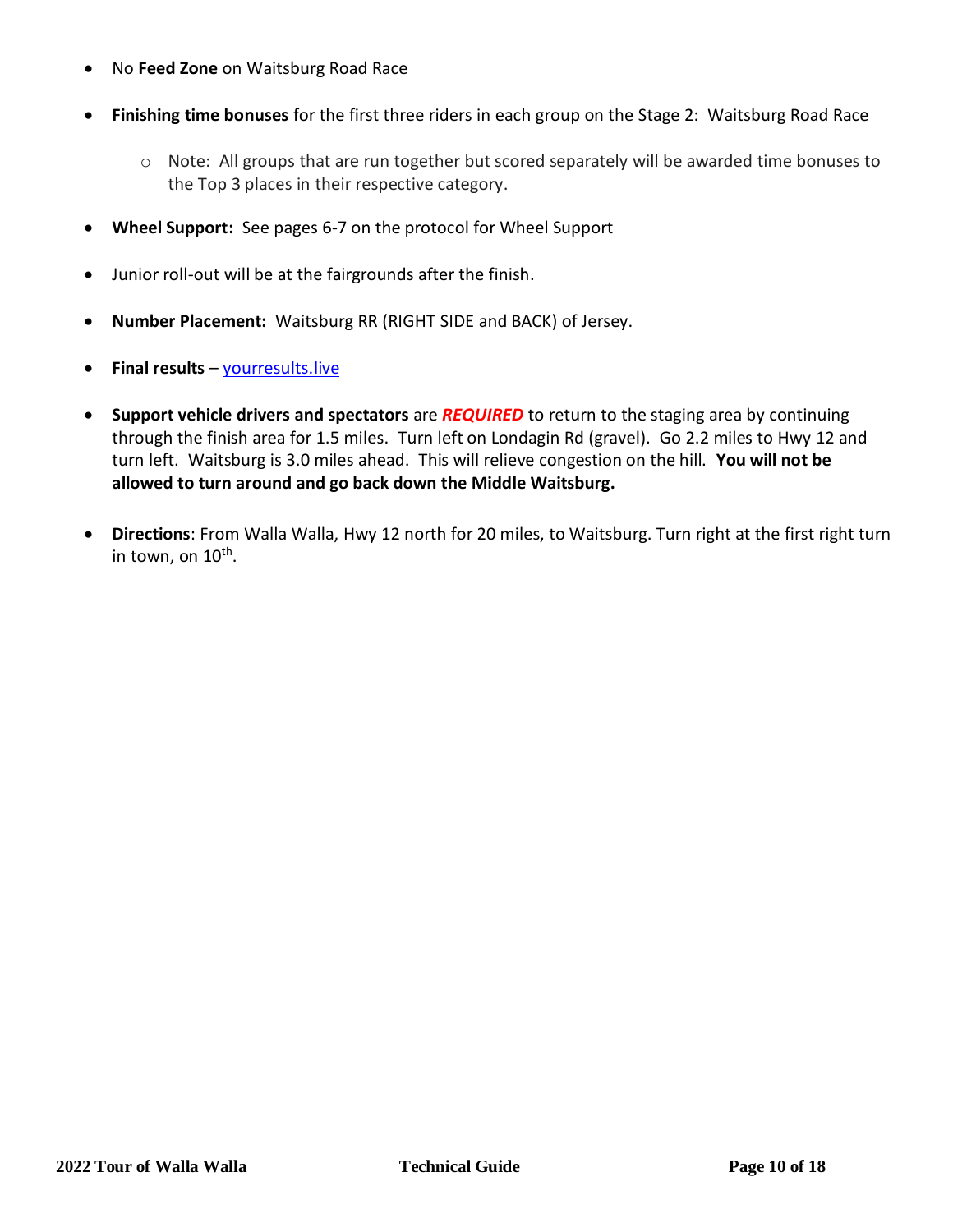# **STAGE 1: SCHEDULE (WAITSBURG ROAD RACE) <https://ridewithgps.com/routes/35855595>**

| <b>CATEGORY</b>                     | <b>START TIME</b> | <b>LAPS</b> | <b>DISTANCE</b> | <b>ELEV GAIN</b> |
|-------------------------------------|-------------------|-------------|-----------------|------------------|
| Men: Pro 1/2                        | 9:00am            |             | 66.2 miles      | 3470 ft          |
| Masters. 30+/50+ 1/2/3              | 9:05am            |             | 33.1 miles      | 1735 ft          |
| Men: C-3                            | 9:10am            |             | 33.1 miles      | 1735 ft          |
| Women: Pro 1/2/3                    | 9:15am            |             | 33.1 miles      | 1735 ft          |
| Masters. 40+4/5, 50+3/4/5, 60+, 70+ | $12:15$ pm        |             | 33.1 miles      | 1735 ft          |
| Men: C-4/5                          | 12:20pm           |             | 33.1 miles      | 1735 ft          |
| Women: 3/4/5                        | 12:25pm           |             | 33.1 miles      | 1735 ft          |
|                                     |                   |             |                 |                  |



\*\*\* MILE 20.8 RIGHT HAND TURN ONTO L[OWER](https://ridewithgps.com/routes/38442016) WHETSTONE TURNS TO SMOOTH GRAVEL FOR 2.2 MILES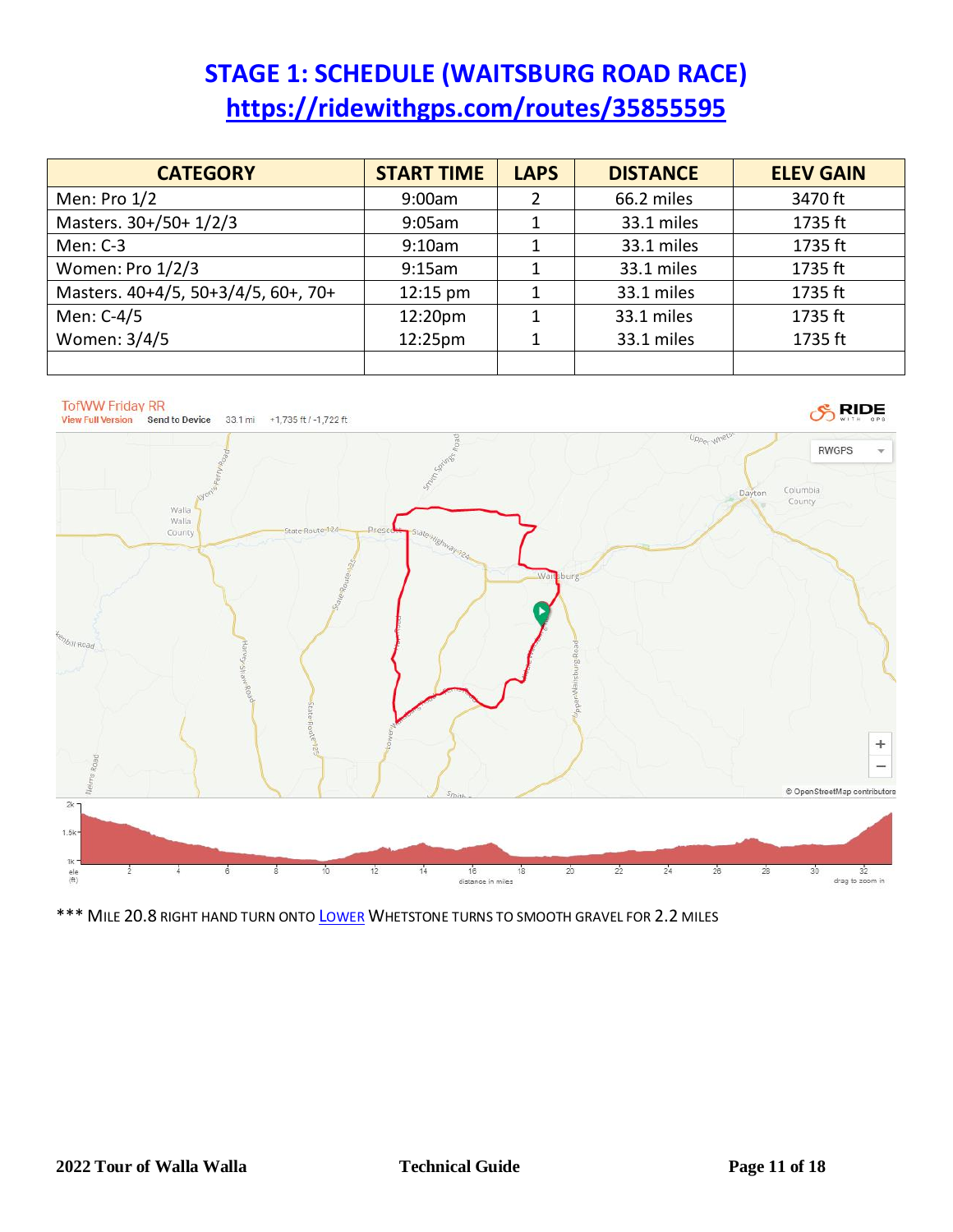### **STAGE 2: WILSON HOLLOW TIME TRIAL FRIDAY AFTERNOON June 3**

#### **ALL CATEGORIES**

### **This is a Merckx Style Time Trial. Only Mass-Start Bicycles are allowed,** *No aero bars are allowed***.**

- There is no sign-in for the Stage 2: Wilson Hollow Time Trial. Your presence at the start line is your sign-in. Racers are responsible to get to the start line five minutes before your start. There will not be anyone in the parking area calling you to the line.
- Competitors beware the road is open to traffic. There is an early kicker right off the start. Refer to the map and profile below.
- Race results at<http://tofww.racedaywebsites.com/>
- No warm-ups are allowed on the time trial course Wilson Hollow Road.
- Junior roll-out will be at the start line.
- **Number Placement:** Wilson Hollow Time Trial numbers (1x CENTER of LOWER BACK)
- Merckx style TT for **ALL CATEGORIES**. This means mass start road equipment only -> No TT bikes, aero bars, or disc wheels, Aero helmets are okay.

#### **Directions to Waitsburg Fairgrounds:**

Turn on 10<sup>th</sup> St. off Highway 12. Wilson Hollow Time Trial leaves from the Waitsburg Fairgrounds Staging area heading east on Wilson Hollow Road. 6.8 mile out and back course. Starts with short kicker and settles into gentle rolling terrain before a fast return.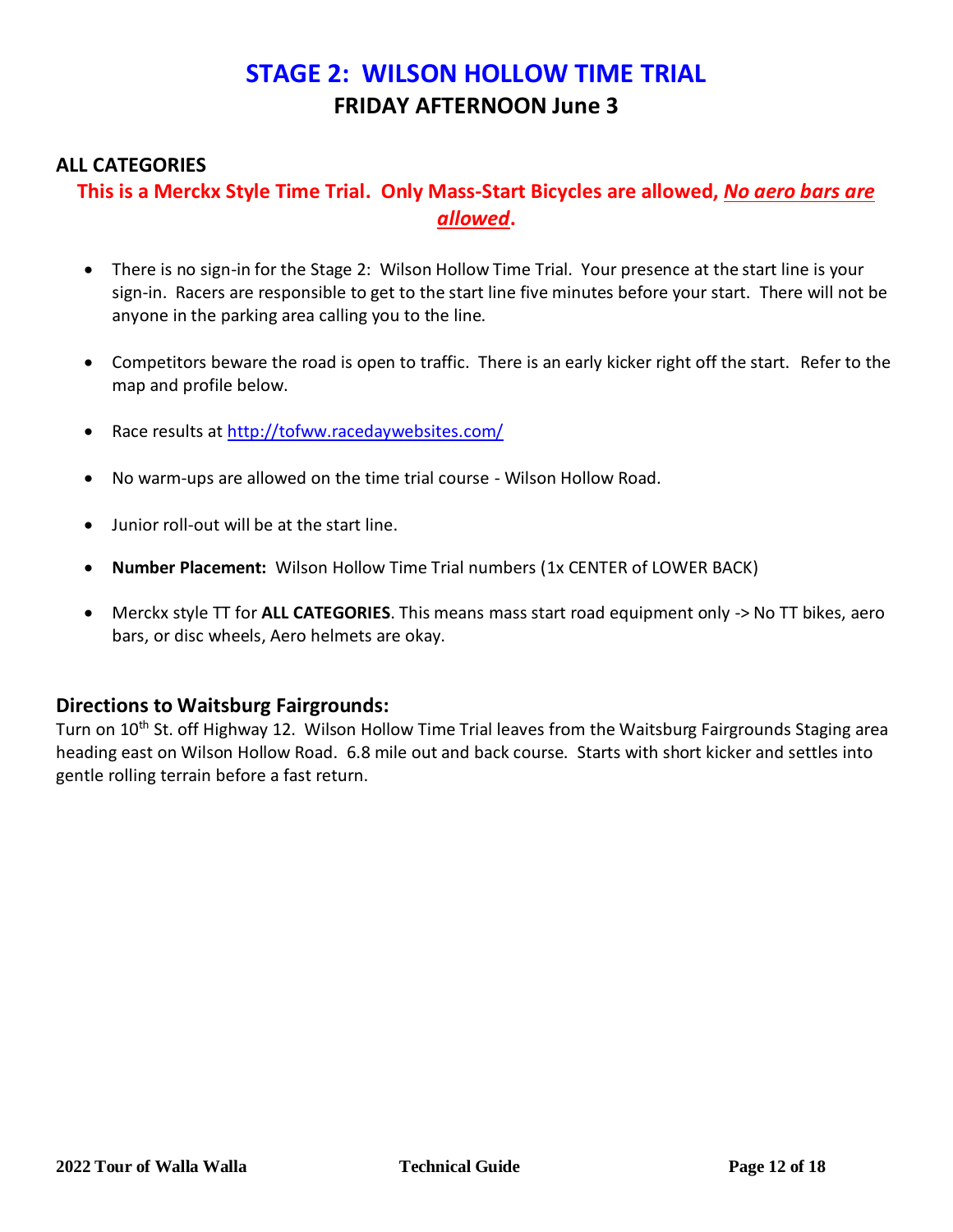# **STAGE 2: SCHEDULE (WILSON HOLLOW TT)**

| <b>CATEGORY</b>                             | <b>ESTIMATED FIRST START *</b> | <b>DISTANCE</b> |
|---------------------------------------------|--------------------------------|-----------------|
| Men Pro: Cat 1/2                            | 4:30PM                         | 6.8 miles       |
| Men: Cat 3                                  | 5:00PM                         | 6.8 miles       |
| Masters Men: 35+ & 50+ 1/2/3                | 5:30PM                         | 6.8 miles       |
| Women: 1/2/3                                | 5:50PM                         | 6.8 miles       |
| Men: Cat 4/5                                | 6:10PM                         | 6.8 miles       |
| Master Men: 40+4/5, 50+3/4/5, 60 & 70+ open | 6:40PM                         | 6.8 miles       |
| Women: 3/4/5                                | 6:50PM                         | 6.8 miles       |

\*First start times are estimated. Actual times may be earlier or later.





 **<https://ridewithgps.com/routes/31880332>**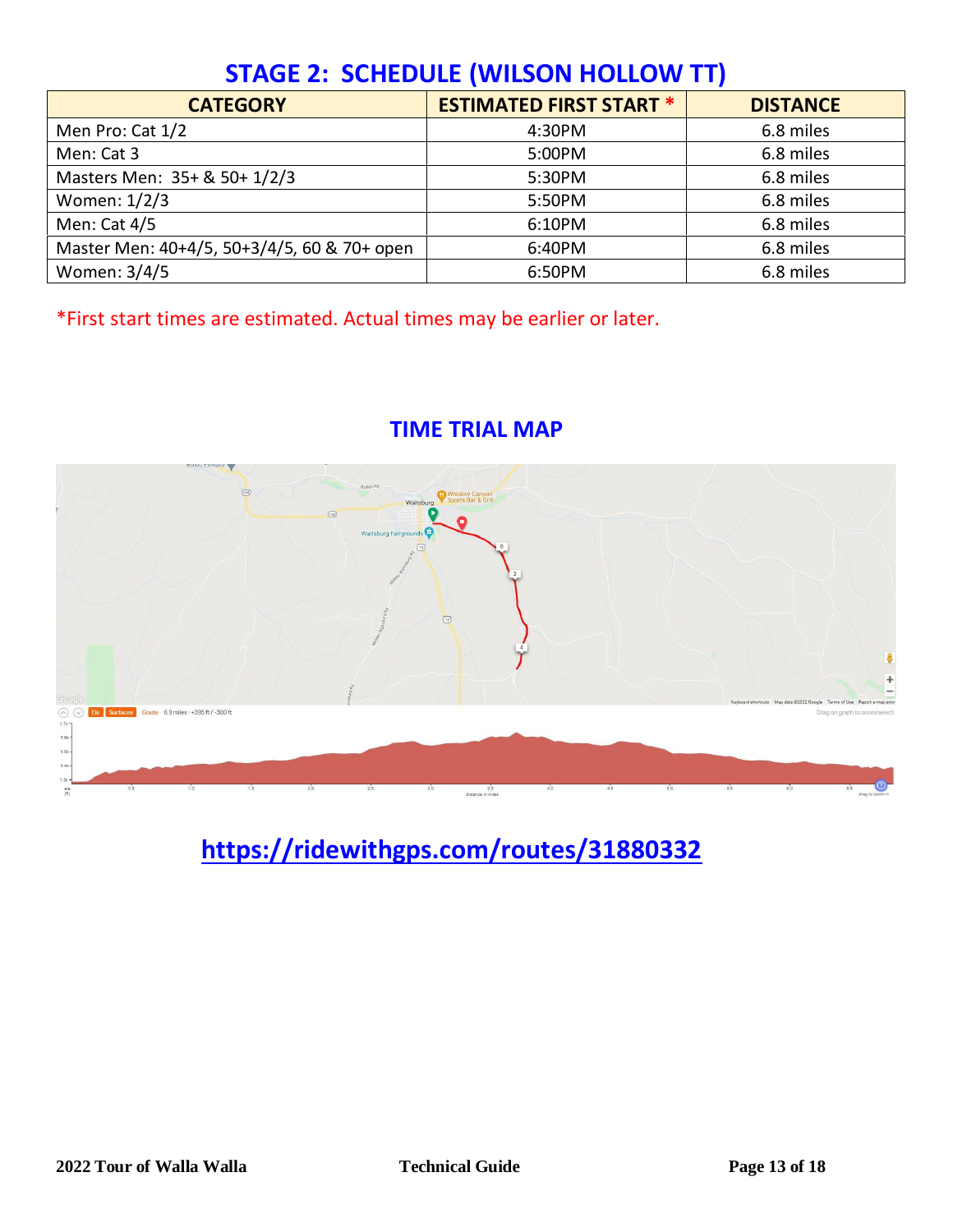## **STAGE 3: DOWNTOWN CRITERIUM SATURDAY JUNE 4**

#### **ALL CATEGORIES**

**Sign in will be required, this will be on the south side Main Street across from the finish Officials.**

- **Warm-up** should be trainers or rollers. Don't count on any warm up on the course. Please keep clear of doorways and display windows for stores that are open for business.
- The **course has changed from 2021 because of roadwork downtown**. Same distance at 0.6 mile with four corners, and excellent pavement. The **start/finish** is on Main Street across from Heritage Park with corner (1) turning right at Allegro Cyclery.
- The **free lap rule** is in effect until eight laps remain in the race. Riders with a legitimate mishap as determined by the pit official will be granted one free lap.
- **Finishing time bonuses** for the first three riders in each group on the Stage 3 Downtown Criterium
- Note: For races that are run together but scored separately, Finish Time Bonuses will be awarded to the Top 3 places in each category.
- **Neutral Support:** Neutral support will be provided for all categories.
- **Number Placement:** Criterium (LEFT SIDE and BACK)
- **Junior roll-out** will be in the start/finish area immediately after the stage.
- Final results a[t yourresults.live](http://tofww.racedaywebsites.com/)
- Riders may be pulled out of the race at the discretion of the Chief Referee. **Pulled riders** will be given a prorated time for the stage. Men Pro 1/2 & Men Cat 3 must complete at least half of the stage to receive a finishing time.
- Racers pulling themselves out of the race will be considered **DNF**. All riders that did not get a finishing time or are listed DNF will not be allowed to start the Stage 4 Road Race on Sunday.
- The **first aid station** will be in Heritage Park across from the finish line. It will close 15 minutes after the last race ends.
- **DIRECTIONS**: Downtown Walla Walla. Start / Finish in front of Heritage Park on Main St.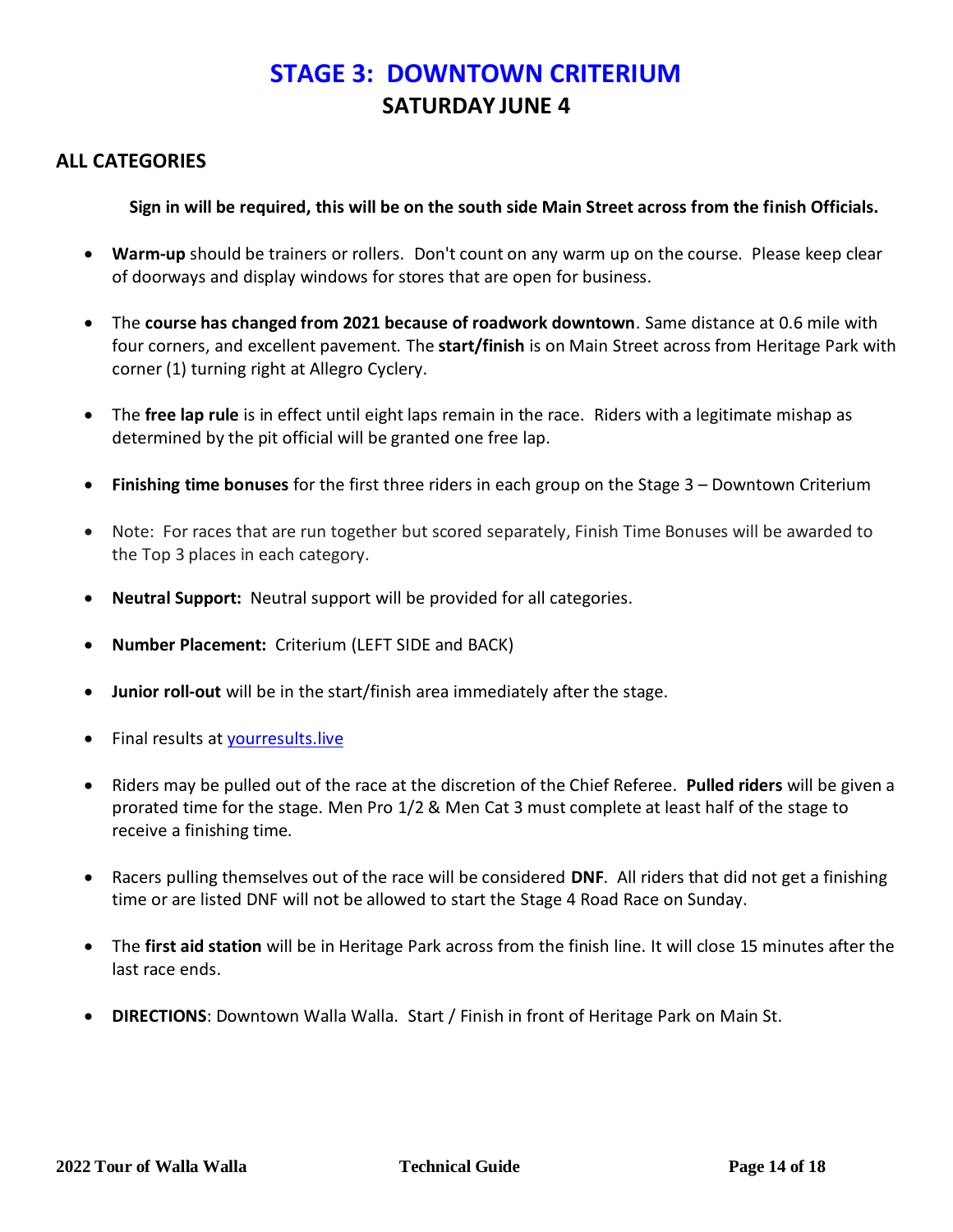| <b>CATEGORY</b>                                | <b>START TIME</b>                   | <b>DURATION</b> |  |
|------------------------------------------------|-------------------------------------|-----------------|--|
| Women: Cat 3/4/5                               | $9:00$ am $-9:40$ am                | 40 min          |  |
| Masters Men: 40+ 4/5, 50+ 3/4/5, 60 & 70+ Open | 10:00 am $-$ 10:40 am               | 40 min          |  |
| Men: Cat $4/5$                                 | 11:00 am $-$ 11:45 am               | 45 min          |  |
| Masters Men: 35+ 50+ 1/2/3                     | 12:05 pm $-$ 1:05 pm                | 60 min          |  |
| <b>KIDS RACE</b>                               | 1:10 pm $-2:10$ pm                  | 60 min          |  |
| Men: Cat 3                                     | $2:20 \text{ pm} - 3:20 \text{ pm}$ | 60 min          |  |
| Women Pro: Cat 1/2 & 3                         | 3:40 pm -4:50 pm                    | 70 min          |  |
| Men Pro: Cat 1/2                               | 5:10 pm $-$ 6:20 pm                 | 70 min          |  |

# **STAGE 3: SCHEDULE (CRITERIUM)**



Race direction is clockwise

<https://ridewithgps.com/routes/39403836>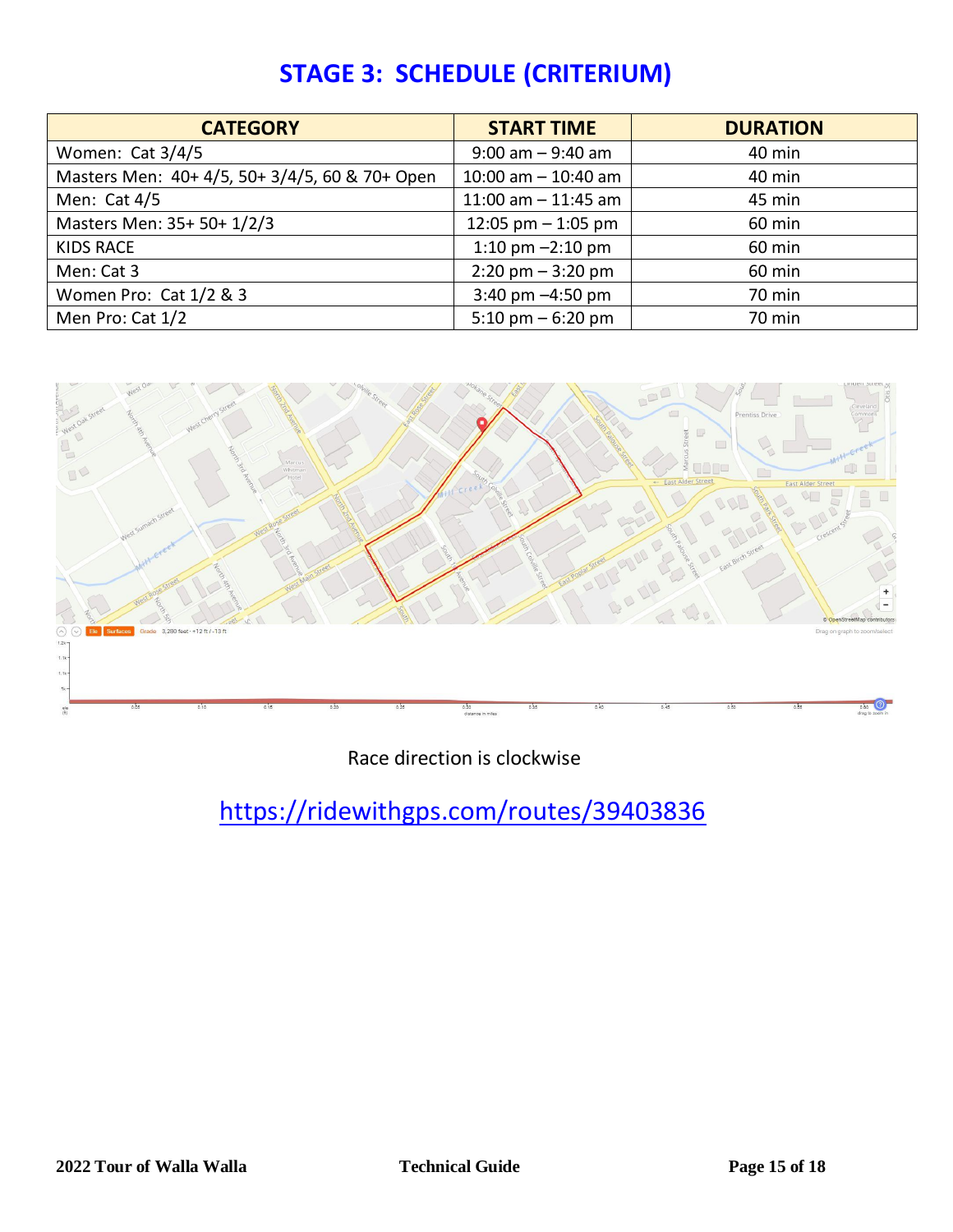## **STAGE 4**: **KELLOGG HOLLOW ROAD RACE SUNDAY – JUNE 5**

### **ALL CATEGORIES**

- The **centerline rule** will be in effect for all categories. The road will be open for the sprint. You will be notified at the start line where the road will be opened**.**
- Any racer in any category that is outside the rolling enclosure must stay to the right of the centerline *at all times*, including on the corners. On-coming traffic will not be stopped.
- The **course** is rolling terrain on generally good roads. There is one railroad crossing less than a mile after the start. The crossing is rough and at a high angle. The crossing will **NOT** be covered. The race will be **neutral** until after everyone crosses the tracks.
- Each category will do a series of loops around the circuit loop. See the race schedule below for the number of loops designated for each category. The loop distance is 27 miles and has 2,010 feet of climbing. The entry section of the course from the start to the beginning of the loop is 6.4 miles and has 385 feet of climbing. The finish stretch from the end of the circuit loop to the finish line is 6.2 miles with 205 ft. of elevation.
- **WARNING:** There is a sharp left turn at the bottom of high-speed descents. Caution is advised. The sharp left turn is at 10 miles into the circuit loop at the bottom of Kellogg Hollow Rd where the course turns onto McKay-Alto Rd. You will be bombing down Kellogg Hollow Rd at 9% gradient. Caution also advised on sharp high speed left 1.1 mile from finish.
- Corner marshals will be directing automobile traffic. Their last priority is to direct you, the riders. Racers must know the course. There will directional signs (large red arrows on white placard) at all intersections where the course takes a turn. Any racer in any category that is outside the enclosure must stay to the right of the center line *at all times*, including on the corners
- The **neutral feed** will be on Whetstone Rd across from the grain elevator. No feeding is allowed on the first time past the feed zone. Feeding begins on Lap #2. Feeding ends when your field passes the feed zone for the last time. No feed is allowed for groups doing one lap.
- Please **discard water bottles and trash** at the feed zone ONLY!
- **Finishing time bonuses** for the first three riders in each group on the Stage 4: Kellogg Hollow Road
- **Wheel Support:** See pages 6-7 on the protocol for Wheel Support
- Junior roll-out will be at the finish line.
- **Number Placement:** Kellogg Hollow RR (RIGHT SIDE and BACK) of Jersey.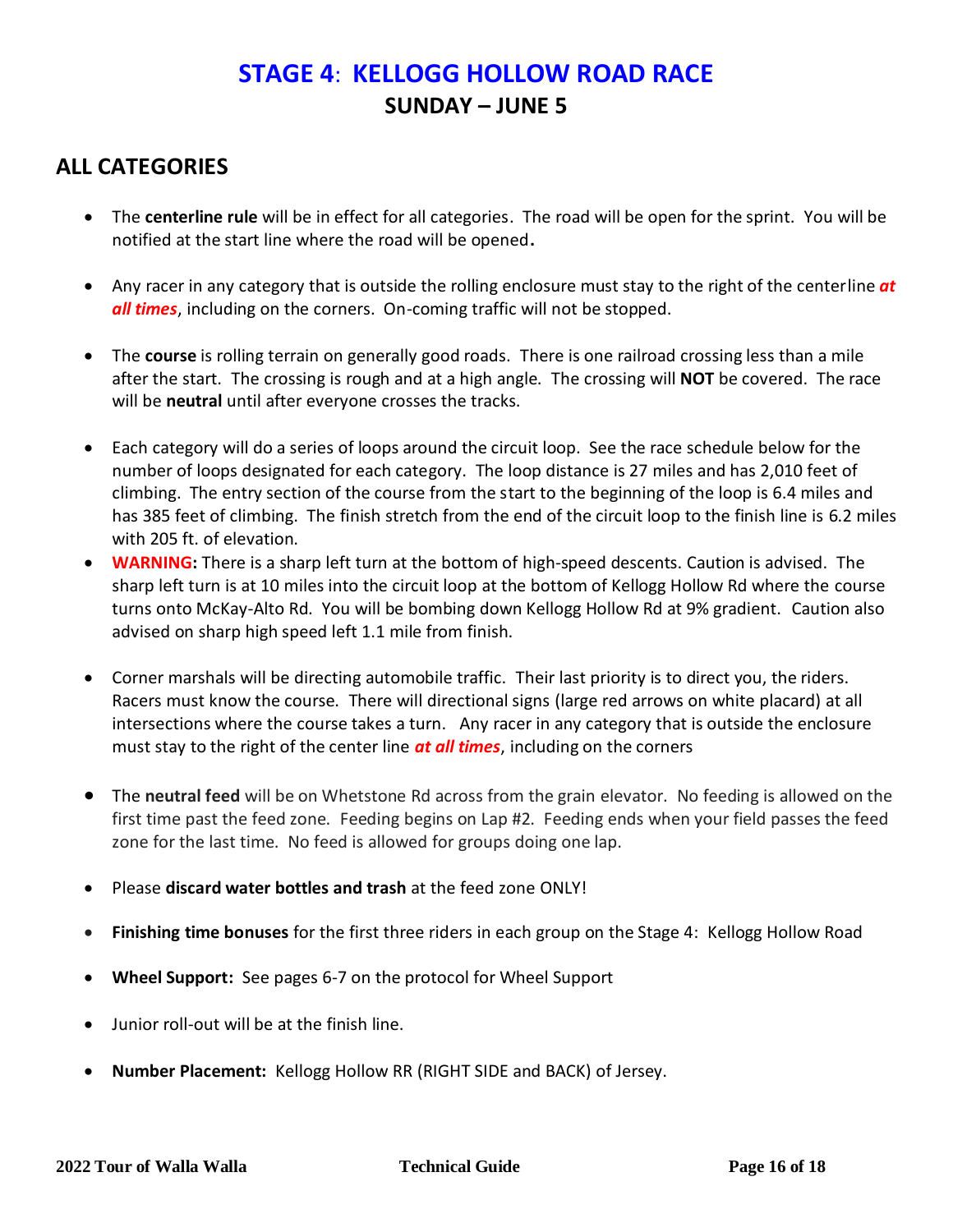- *Final results:* [yourresults.live](http://tofww.racedaywebsites.com/)
- First Aid located across from Feed Zone
- **DIRECTIONS:**  $10^{th}$  St in Waitsburg, off Hwy 12

# **STAGE 4: SCHEDULE (KELLOGG HOLLOW RR)**

## **<https://ridewithgps.com/routes/36086395>**

| <b>CATEGORY</b>                              | <b>START</b> | <b>LAPS</b>    | <b>DISTANCE</b> | <b>ELEVATION GAIN</b> |
|----------------------------------------------|--------------|----------------|-----------------|-----------------------|
|                                              | <b>TIME</b>  |                |                 |                       |
| Men: Cat 3                                   | $8:00$ am    | 2              | 66.6 miles      | 4,450 ft              |
| Men: Cat 4/5                                 | $8:10$ am    | $\mathbf{1}$   | 39.6 miles      | $2,605$ ft            |
| Masters Man: 40+ 4/5 50+ 3/4/5 60 & 70+ open | $8:20$ am    | $\mathbf{1}$   | 39.6 miles      | $2,605$ ft            |
| Women: Cat 3/4/5                             | $8:40$ am    | 1              | 39.6 miles      | $2,605$ ft            |
| Men Pro: Cat 1/2                             | 12:00 pm     | 3              | 93.6 miles      | $6,679$ ft            |
| Masters Men: 35+ 50+ 1/2/3                   | $12:15$ pm   | $\overline{2}$ | 66.6 miles      | 4,450 ft              |
| Women Pro: Cat 1/2/3                         | 12:30 pm     | $\overline{2}$ | 66.6 miles      | 4,450 ft              |

**-**